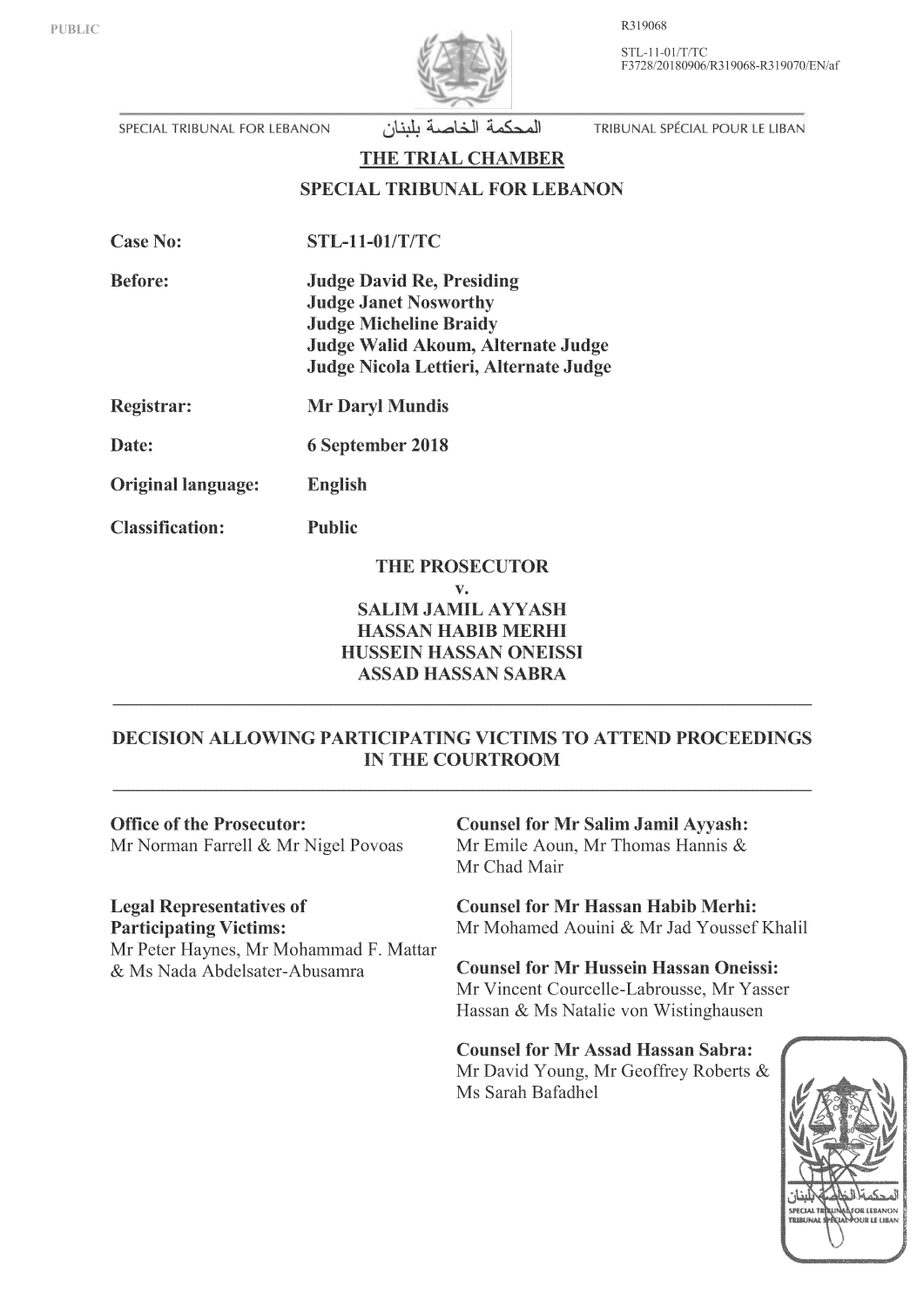1. The Trial Chamber will hear the closing arguments of the Parties and the Legal Representatives of the Victims between Tuesday 11 September and Friday 21 September 2018.

2. Public participating victims, Mr Robert Aoun (V001), Mr Raymond Abou-Chaaya (V008), Ms Sanaa El-Sheikh (V010), Mr Wissam Naji (V014), Mr Rachid Hammoud (V018), Mr Nabih Mhanna (V019), Ms Liliane Khallouf (V031), Ms Hana Diab El-Arab (V043), Ms Clémence Tarraf (V045), Mr Kamal Nasser (V049), Ms Ihsan Fayed (V056), Ms Sahar Kalaoui (V057), Mr Rabih Nohra (V080), Ms Rima Ghalayini (V081), Ms Fatme El Bahi (V085), Ms Dina Ghalayini (V086), Mr Mohammed Dia (V087) expressed their wish to be present in the courtroom in one or more public hearing sessions. The Legal Representatives of Victims filed a request to the Trial Chamber on their behalf, and submitted that three to six participating victims would be present in the courtroom at a time, during the presentation of the closing arguments. However, they would not be able to observe the proceedings during private or closed sessions.<sup>1</sup>

3. The Trial Chamber has previously issued general directions on the attendance of victims in the courtroom, and underlined that the views and concerns of victims may be presented in court by their legal representatives, in accordance with Article 17 of the Special Tribunal's Statute.<sup>2</sup> Considering these principles, and noting that the Parties did not object to the request, $3$  the Trial Chamber permits the attendance of the participating victims in the courtroom for one or more public hearings in the coming weeks in a manner as proposed by the Legal Representatives.

### **FOR THESE REASONS,** the Trial Chamber:

**GRANTS** the request of the Legal Representatives of Victims; and

**INSTRUCTS** the Registry to make all necessary arrangements.

<sup>&</sup>lt;sup>1</sup> STL-11-01, *Prosecutor v. Ayyash, Merhi, Oneissi and Sabra, F3723/COR, Corrected Version of Request of the* Legal Representative of Victims to Allow Participating Victims to Attend Proceedings in the Courtroom,

<sup>&</sup>lt;sup>2</sup> Decision delivered in court, *see* transcript of 18 November 2014, pp 2-3.  $\frac{3}{10}$  Emails from the Parties to the Trial Chamber's senior legal officer on 20 and 21 August 2018.